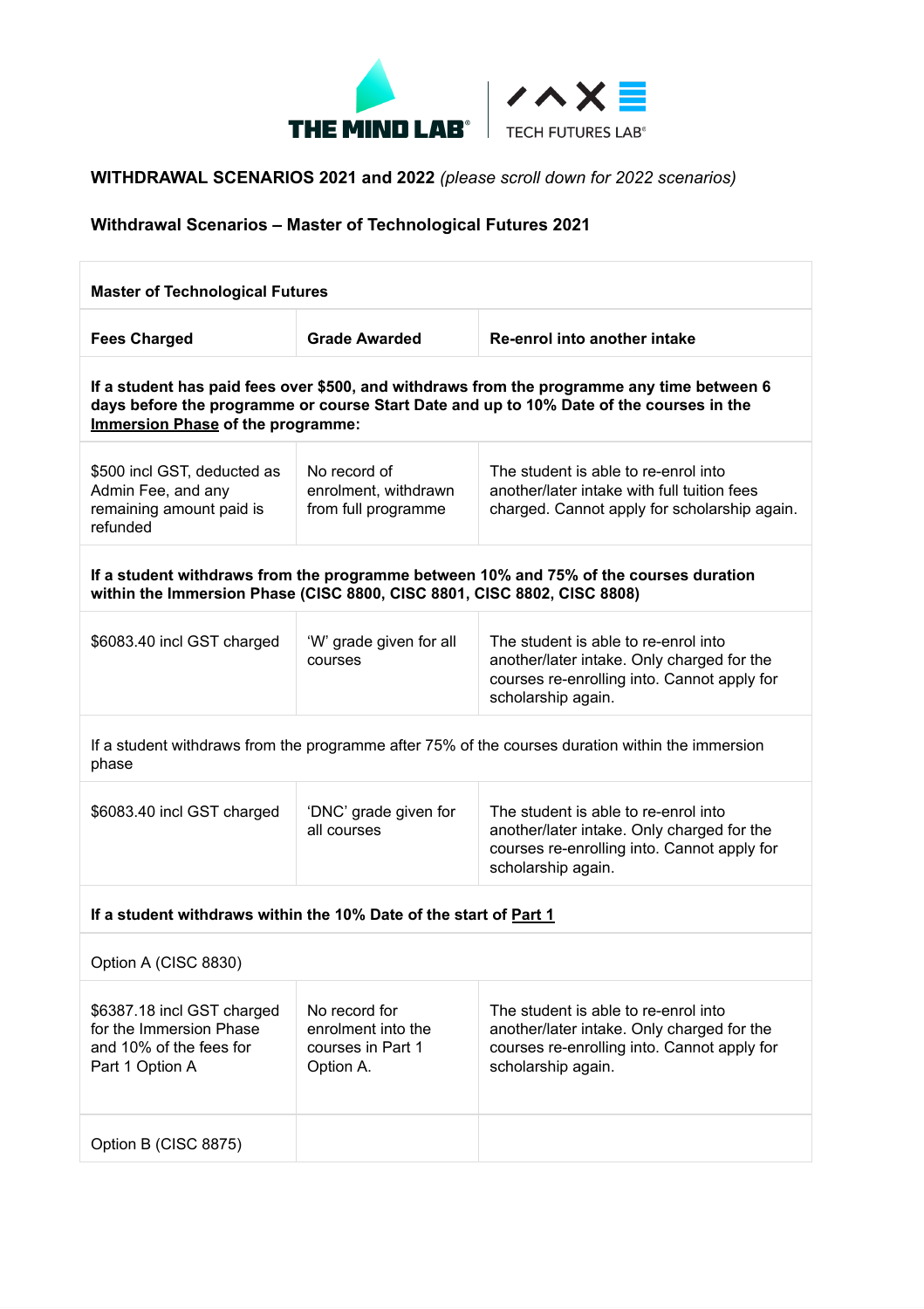



| \$6600.98 incl GST charged<br>for Immersion Phase and<br>10% of the fees for Part 1,<br>Option B | No record of enrolment<br>into the courses in Part<br>1 Option B. | The student is able to re-enrol into<br>another/later intake. Only charged for the<br>courses re-enrolling into. Cannot apply for<br>scholarship again. |
|--------------------------------------------------------------------------------------------------|-------------------------------------------------------------------|---------------------------------------------------------------------------------------------------------------------------------------------------------|
|                                                                                                  |                                                                   |                                                                                                                                                         |

### **If a student withdraws between 10% and 75% of the course duration of Part 1**

Option A (CISC 8830)

| $$9,121.20$ is charged for<br>Immersion Phase and Part<br>1 Option A | 'W' grade is given for<br>Part 1 Option A. | The student is able to re-enrol into<br>another/later intake. Only charged for the<br>courses re-enrolling into. Cannot apply for<br>scholarship again. |
|----------------------------------------------------------------------|--------------------------------------------|---------------------------------------------------------------------------------------------------------------------------------------------------------|
|----------------------------------------------------------------------|--------------------------------------------|---------------------------------------------------------------------------------------------------------------------------------------------------------|

Option B (CISC 8875)

| courses re-enrolling into. Cannot apply for<br>1, Option B<br>scholarship again. | $$11,259.15$ is charged for<br>Immersion Phase and Part | 'W' grade is given for<br>Part 1 Option B. | The student is able to re-enrol into<br>another/later intake. Only charged for the |  |
|----------------------------------------------------------------------------------|---------------------------------------------------------|--------------------------------------------|------------------------------------------------------------------------------------|--|
|----------------------------------------------------------------------------------|---------------------------------------------------------|--------------------------------------------|------------------------------------------------------------------------------------|--|

**If a student withdraws after 75% of the course duration of Part 1**

Option A (CISC 8830)

| \$9,121.20 is charged.<br>(This includes total fees of<br>Immersion Phase and total<br>fees of Part 1 Option A). | 'DNC' grade is given<br>for Part 1 Option A | The student is able to re-enrol into<br>another/later intake. Only charged for the<br>courses re-enrolling into. Cannot apply for<br>scholarship again. |
|------------------------------------------------------------------------------------------------------------------|---------------------------------------------|---------------------------------------------------------------------------------------------------------------------------------------------------------|
|------------------------------------------------------------------------------------------------------------------|---------------------------------------------|---------------------------------------------------------------------------------------------------------------------------------------------------------|

Option B (CISC 8875)

| \$11,259.15 is charged.<br>(This includes total fees of<br>Immersion Phase and total<br>fees of Part 1 Option B). | 'DNC' grade is given<br>for Part 1 Option B | The student is able to re-enrol into<br>another/later intake. Only charged for the<br>courses re-enrolling into. Cannot apply for<br>scholarship again. |
|-------------------------------------------------------------------------------------------------------------------|---------------------------------------------|---------------------------------------------------------------------------------------------------------------------------------------------------------|
|-------------------------------------------------------------------------------------------------------------------|---------------------------------------------|---------------------------------------------------------------------------------------------------------------------------------------------------------|

### **If a student withdraws within the 10% date of the start of Part 2**

| Option A (CISC9890)<br>\$9,753.18 incl GST<br>charged for Immersion<br>Phase, Part 1 Option A and<br>10% of Part 2 | 'W' grade for all<br>courses<br>No record of enrolment<br>in Part 2 Option A | The student is able to re-enrol into<br>another/later intake. Only charged for the<br>courses re-enrolling into. Cannot apply for<br>scholarship again. |
|--------------------------------------------------------------------------------------------------------------------|------------------------------------------------------------------------------|---------------------------------------------------------------------------------------------------------------------------------------------------------|
|                                                                                                                    |                                                                              |                                                                                                                                                         |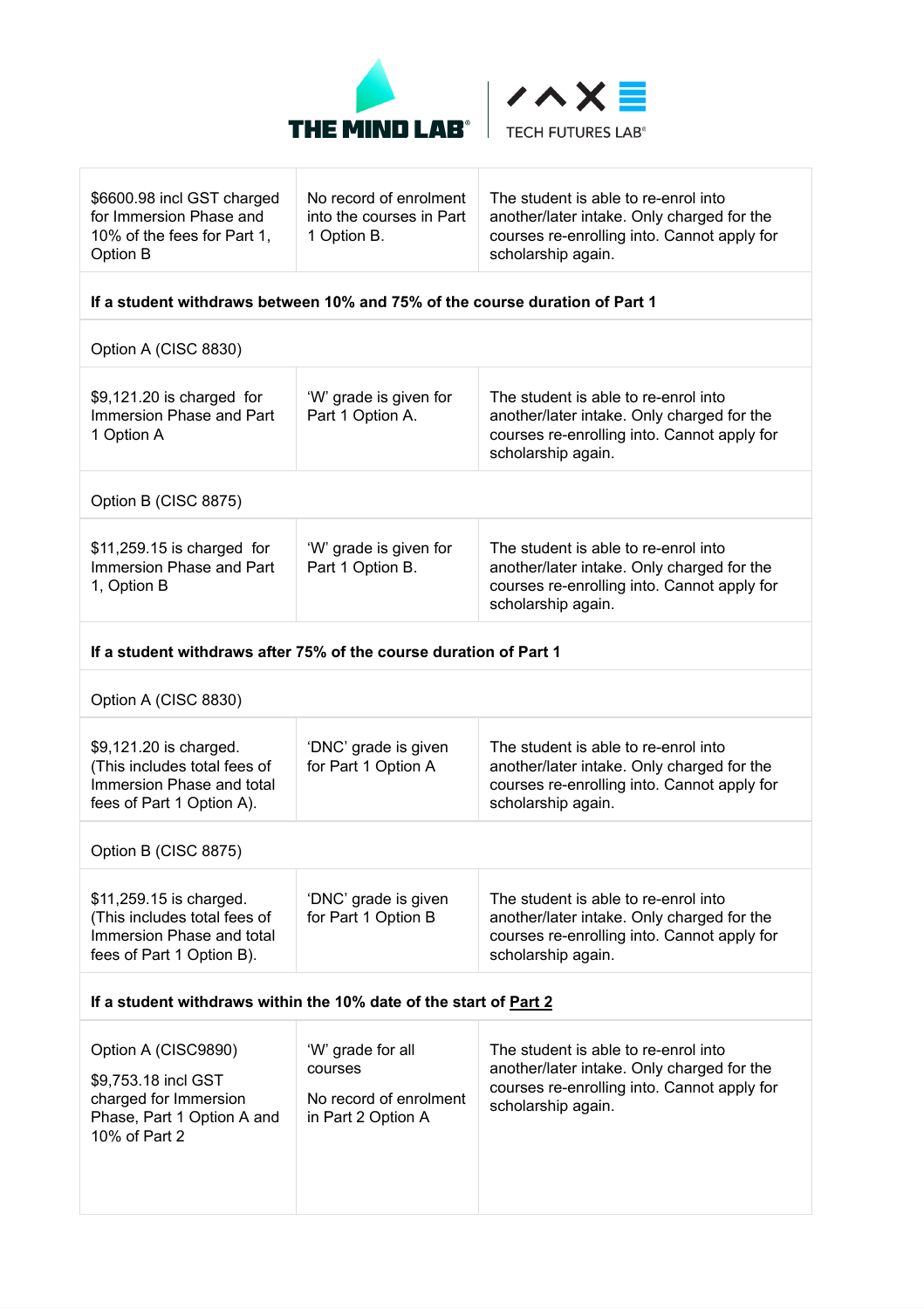



| Option B (CISC9845)                                                                          |                                                                  |                                                                                                                                                          |
|----------------------------------------------------------------------------------------------|------------------------------------------------------------------|----------------------------------------------------------------------------------------------------------------------------------------------------------|
| \$11,714.82 incl GST<br>charged for Immersion<br>Phase, Part 1 Option B and<br>10% of Part 2 | No record of enrolment<br>in Part 2 Option B                     | The student is able to re-enrol into<br>another/later intake. Only charged for the<br>courses re-enrolling into. Cannot apply for<br>scholarship again.  |
| If a student withdraws between 10% and 75% of the course duration of Part2                   |                                                                  |                                                                                                                                                          |
| Option A (CISC9890)                                                                          |                                                                  |                                                                                                                                                          |
| \$15,441.00 charged for<br>Immersion Phase, Part 1<br>and Part 2                             | W' grade for Part 2<br>Option A                                  | The student is able to re-enrol into<br>another/later intake. Only charged for the<br>courses re-enrolling into. Cannot apply for<br>scholarship again.  |
| Option B (CISC9845)                                                                          |                                                                  |                                                                                                                                                          |
| \$15,441.00 charged for<br>Immersion Phase, Part 1<br>and Part 2                             | 'W' grade for Part 2<br>Option B                                 | The student is able to re-enrol into<br>another/later intake. Only charged for the<br>courses re-enrolling into. Cannot apply for<br>scholarship again.  |
| If a student withdraws after 75% of the course duration of Part 2                            |                                                                  |                                                                                                                                                          |
| Option A (CISC9890)                                                                          |                                                                  |                                                                                                                                                          |
| Student is liable for the full<br>programme fees                                             | 'DNC' Did Not<br>Complete grade for<br>any incomplete<br>courses | The student is able to re-enrol into<br>another/later intake. Only charged for the<br>courses re-enrolling into. Cannot apply for<br>scholarships again. |
| Option B (CISC9845)                                                                          |                                                                  |                                                                                                                                                          |
| Student is liable for the full<br>programme fees                                             | 'DNC' Did Not<br>Complete grade for<br>any incomplete<br>courses | The student is able to re-enrol into<br>another/later intake. Only charged for the<br>courses re-enrolling into. Cannot apply for<br>scholarships again. |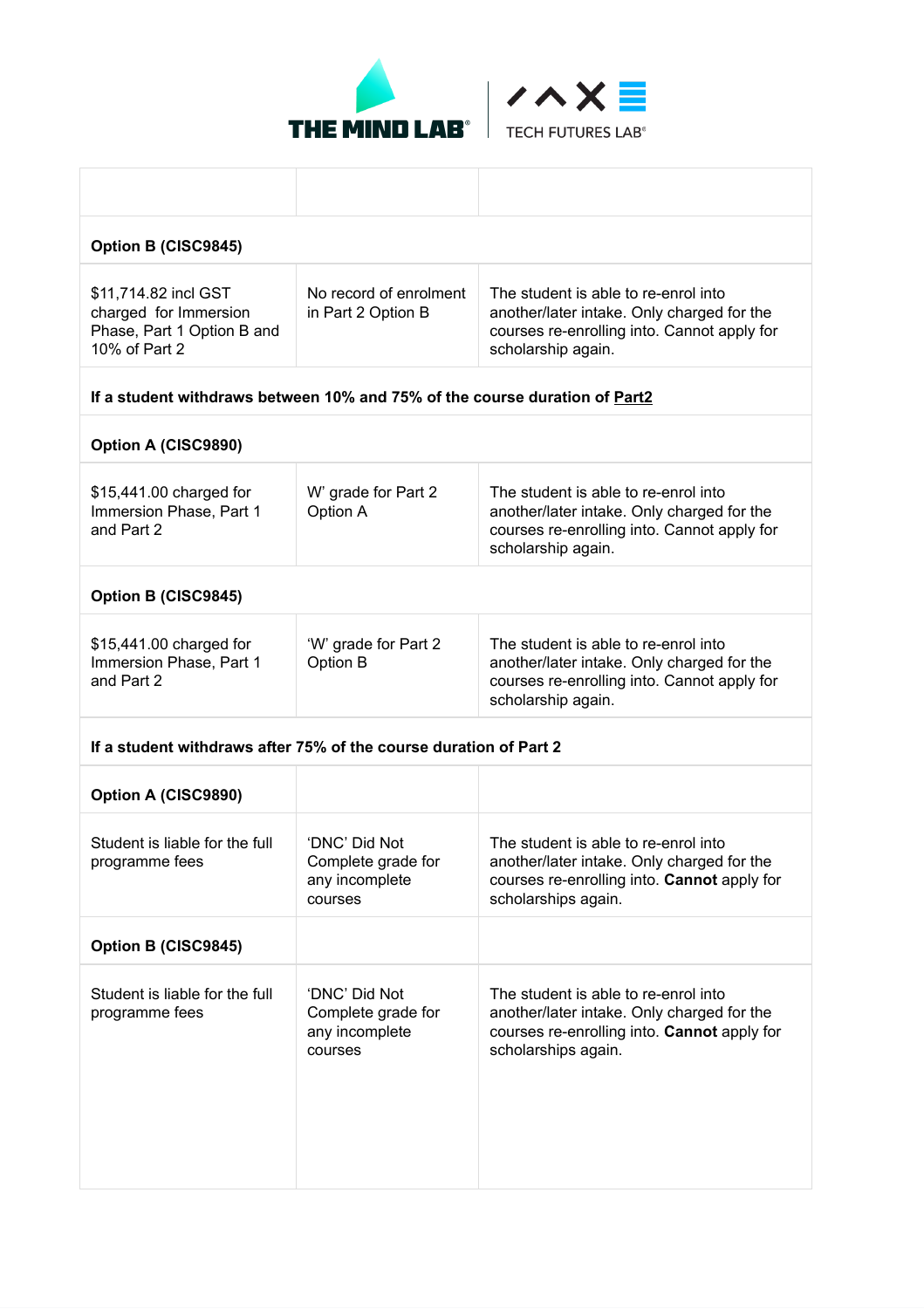



| If a student attempts but fails any phase of the programme            |            |                                                                                                                                                         |  |
|-----------------------------------------------------------------------|------------|---------------------------------------------------------------------------------------------------------------------------------------------------------|--|
| Student is liable for the full<br>fees of the course(s)<br>attempted. | Fail grade | The student is able to re-enrol into<br>another/later intake. Only charged for the<br>courses re-enrolling into. Cannot apply for<br>scholarship again. |  |

# **If TFL voluntarily ceases a programme or course, there is a Voluntary closure by TFL, or a course closure**

| The fees for any remaining<br>incomplete courses will be<br>fully refunded. | Completed courses<br>would be graded,<br>incompleted would<br>show 'No record of<br>enrolment' | The student is able to re-enrol into<br>another/later intake if offered. Only charged<br>for the courses re-enrolling into. Can apply<br>for scholarship again. |
|-----------------------------------------------------------------------------|------------------------------------------------------------------------------------------------|-----------------------------------------------------------------------------------------------------------------------------------------------------------------|
|-----------------------------------------------------------------------------|------------------------------------------------------------------------------------------------|-----------------------------------------------------------------------------------------------------------------------------------------------------------------|

### **Withdrawal Scenarios – Master of Technological Futures 2022**

| <b>Master of Technological Futures</b>                                                                                                                           |                                                             |                                                                                                                                                         |  |
|------------------------------------------------------------------------------------------------------------------------------------------------------------------|-------------------------------------------------------------|---------------------------------------------------------------------------------------------------------------------------------------------------------|--|
| <b>Fees Charged</b>                                                                                                                                              | <b>Grade Awarded</b>                                        | Re-enrol into another intake                                                                                                                            |  |
| If a student withdraws from the programme any time before the start up to 10% of Immersion<br>Phase:                                                             |                                                             |                                                                                                                                                         |  |
| \$400 incl GST, deducted as<br>Non Refundable<br>Registration Fee*, and any<br>remaining amount paid is<br>refunded                                              | No record of<br>enrolment, withdrawn<br>from full programme | The student is able to re-enrol into<br>another/later intake with full tuition fees<br>charged. Cannot apply for scholarship again.                     |  |
| If a student withdraws from the programme between 10% and 75% of the courses duration<br>within the Immersion Phase (CISC 8800, CISC 8801, CISC 8802, CISC 8808) |                                                             |                                                                                                                                                         |  |
| \$6150 incl GST charged                                                                                                                                          | 'W' grade given for all<br>courses                          | The student is able to re-enrol into<br>another/later intake. Only charged for the<br>courses re-enrolling into. Cannot apply for<br>scholarship again. |  |
| If a student withdraws from the programme after 75% of the courses duration within the immersion<br>phase                                                        |                                                             |                                                                                                                                                         |  |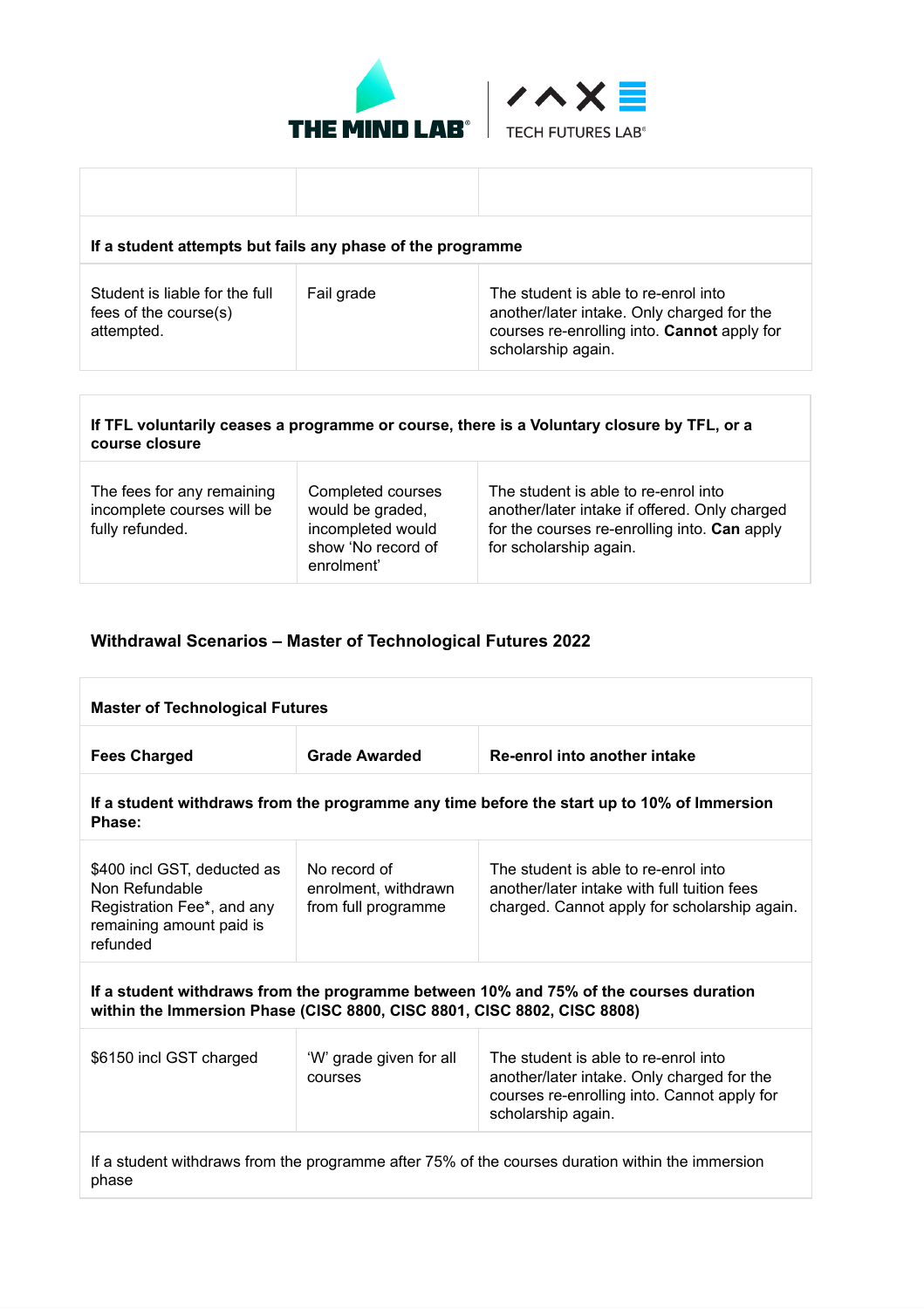



| \$6150 incl GST charged                                                                             | 'DNC' grade given for<br>all courses                                  | The student is able to re-enrol into<br>another/later intake. Only charged for the<br>courses re-enrolling into. Cannot apply for<br>scholarship again. |
|-----------------------------------------------------------------------------------------------------|-----------------------------------------------------------------------|---------------------------------------------------------------------------------------------------------------------------------------------------------|
| If a student withdraws within the 10% Date of the start of Part 1                                   |                                                                       |                                                                                                                                                         |
| Option A (CISC 8830)                                                                                |                                                                       |                                                                                                                                                         |
| \$6,457.1 incl GST charged<br>for the Immersion Phase<br>and 10% of the fees for<br>Part 1 Option A | No record for<br>enrolment into the<br>courses in Part 1<br>Option A. | The student is able to re-enrol into<br>another/later intake. Only charged for the<br>courses re-enrolling into. Cannot apply for<br>scholarship again. |
| Option B (CISC 8875)                                                                                |                                                                       |                                                                                                                                                         |
| \$6,673.3 incl GST charged<br>for Immersion Phase and<br>10% of the fees for Part 1,<br>Option B    | No record of enrolment<br>into the courses in Part<br>1 Option B.     | The student is able to re-enrol into<br>another/later intake. Only charged for the<br>courses re-enrolling into. Cannot apply for<br>scholarship again. |
| If a student withdraws between 10% and 75% of the course duration of Part 1                         |                                                                       |                                                                                                                                                         |
| Option A (CISC 8830)                                                                                |                                                                       |                                                                                                                                                         |
| \$9,221 is charged for<br>Immersion Phase and Part<br>1 Option A                                    | 'W' grade is given for<br>Part 1 Option A.                            | The student is able to re-enrol into<br>another/later intake. Only charged for the<br>courses re-enrolling into. Cannot apply for<br>scholarship again. |
| Option B (CISC 8875)                                                                                |                                                                       |                                                                                                                                                         |
| \$12,539 is charged for<br>Immersion Phase and Part<br>1, Option B                                  | 'W' grade is given for<br>Part 1 Option B.                            | The student is able to re-enrol into<br>another/later intake. Only charged for the<br>courses re-enrolling into. Cannot apply for<br>scholarship again. |
| If a student withdraws after 75% of the course duration of Part 1                                   |                                                                       |                                                                                                                                                         |

Option A (CISC 8830)

| $$9,221$ is charged.<br>(This includes total fees of<br>Immersion Phase and total<br>fees of Part 1 Option A). | 'DNC' grade is given<br>for Part 1 Option A | The student is able to re-enrol into<br>another/later intake. Only charged for the<br>courses re-enrolling into. Cannot apply for<br>scholarship again. |
|----------------------------------------------------------------------------------------------------------------|---------------------------------------------|---------------------------------------------------------------------------------------------------------------------------------------------------------|
|----------------------------------------------------------------------------------------------------------------|---------------------------------------------|---------------------------------------------------------------------------------------------------------------------------------------------------------|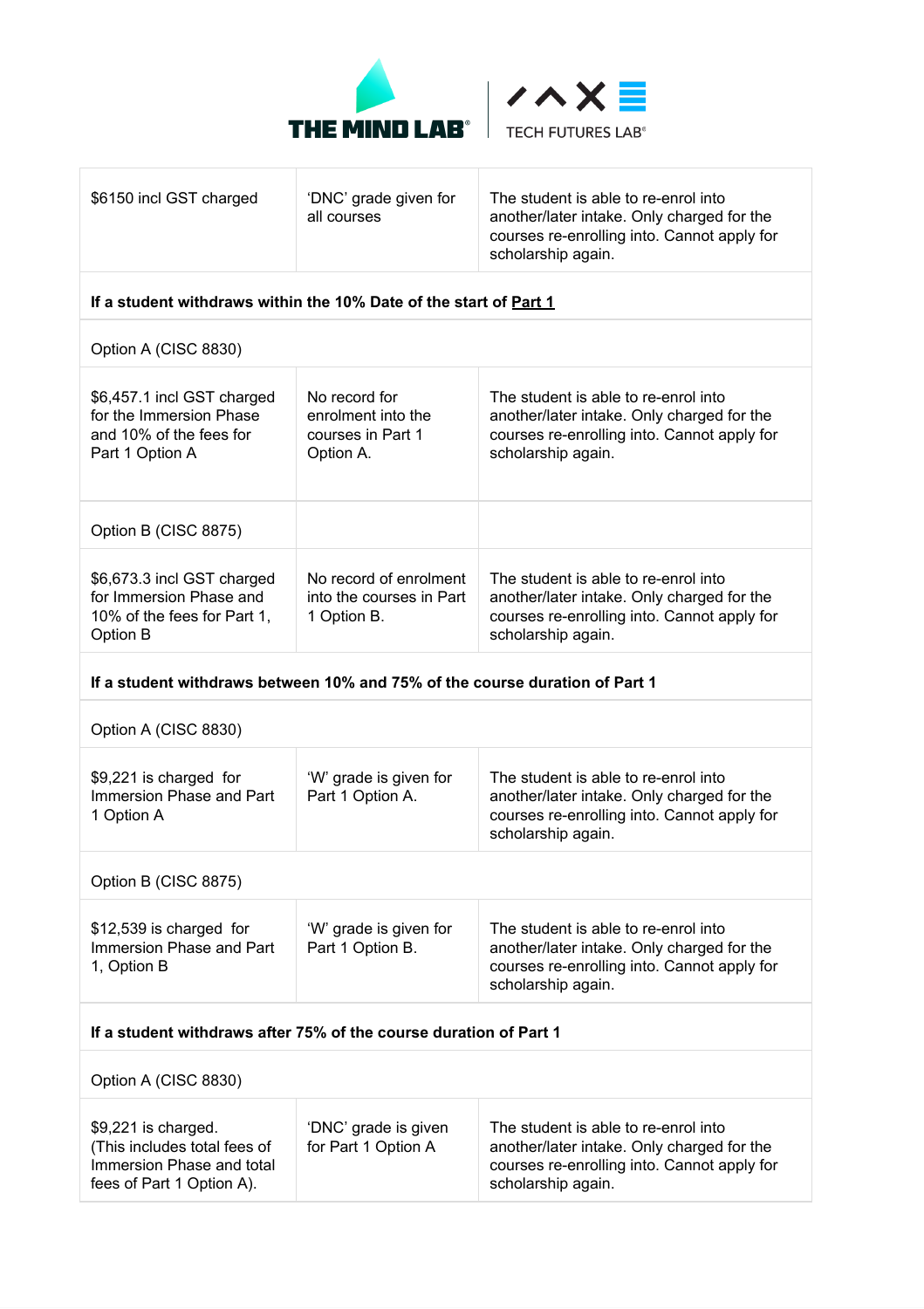



| Option B (CISC 8875)                                                                                              |                                                                              |                                                                                                                                                         |  |  |
|-------------------------------------------------------------------------------------------------------------------|------------------------------------------------------------------------------|---------------------------------------------------------------------------------------------------------------------------------------------------------|--|--|
| \$12,539 is charged.<br>(This includes total fees of<br>Immersion Phase and total<br>fees of Part 1 Option B).    | 'DNC' grade is given<br>for Part 1 Option B                                  | The student is able to re-enrol into<br>another/later intake. Only charged for the<br>courses re-enrolling into. Cannot apply for<br>scholarship again. |  |  |
| If a student withdraws within the 10% date of the start of Part 2                                                 |                                                                              |                                                                                                                                                         |  |  |
| Option A (CISC9890)<br>\$9,744.3 incl GST charged<br>for Immersion Phase, Part<br>1 Option A and 10% of Part<br>2 | 'W' grade for all<br>courses<br>No record of enrolment<br>in Part 2 Option A | The student is able to re-enrol into<br>another/later intake. Only charged for the<br>courses re-enrolling into. Cannot apply for<br>scholarship again. |  |  |
| Option B (CISC9845)                                                                                               |                                                                              |                                                                                                                                                         |  |  |
| \$12,999.7 incl GST<br>charged for Immersion<br>Phase, Part 1 Option B and<br>10% of Part 2                       | No record of enrolment<br>in Part 2 Option B                                 | The student is able to re-enrol into<br>another/later intake. Only charged for the<br>courses re-enrolling into. Cannot apply for<br>scholarship again. |  |  |
| If a student withdraws between 10% and 75% of the course duration of Part2                                        |                                                                              |                                                                                                                                                         |  |  |
| Option A (CISC9890)                                                                                               |                                                                              |                                                                                                                                                         |  |  |
| \$15,611.00 charged for<br>Immersion Phase, Part 1<br>and Part 2                                                  | W' grade for Part 2<br>Option A                                              | The student is able to re-enrol into<br>another/later intake. Only charged for the<br>courses re-enrolling into. Cannot apply for<br>scholarship again. |  |  |
| Option B (CISC9845)                                                                                               |                                                                              |                                                                                                                                                         |  |  |
| \$15,990.00 charged for<br>Immersion Phase, Part 1<br>and Part 2                                                  | 'W' grade for Part 2<br>Option B                                             | The student is able to re-enrol into<br>another/later intake. Only charged for the<br>courses re-enrolling into. Cannot apply for<br>scholarship again. |  |  |
| If a student withdraws after 75% of the course duration of Part 2                                                 |                                                                              |                                                                                                                                                         |  |  |
| Option A (CISC9890)                                                                                               |                                                                              |                                                                                                                                                         |  |  |